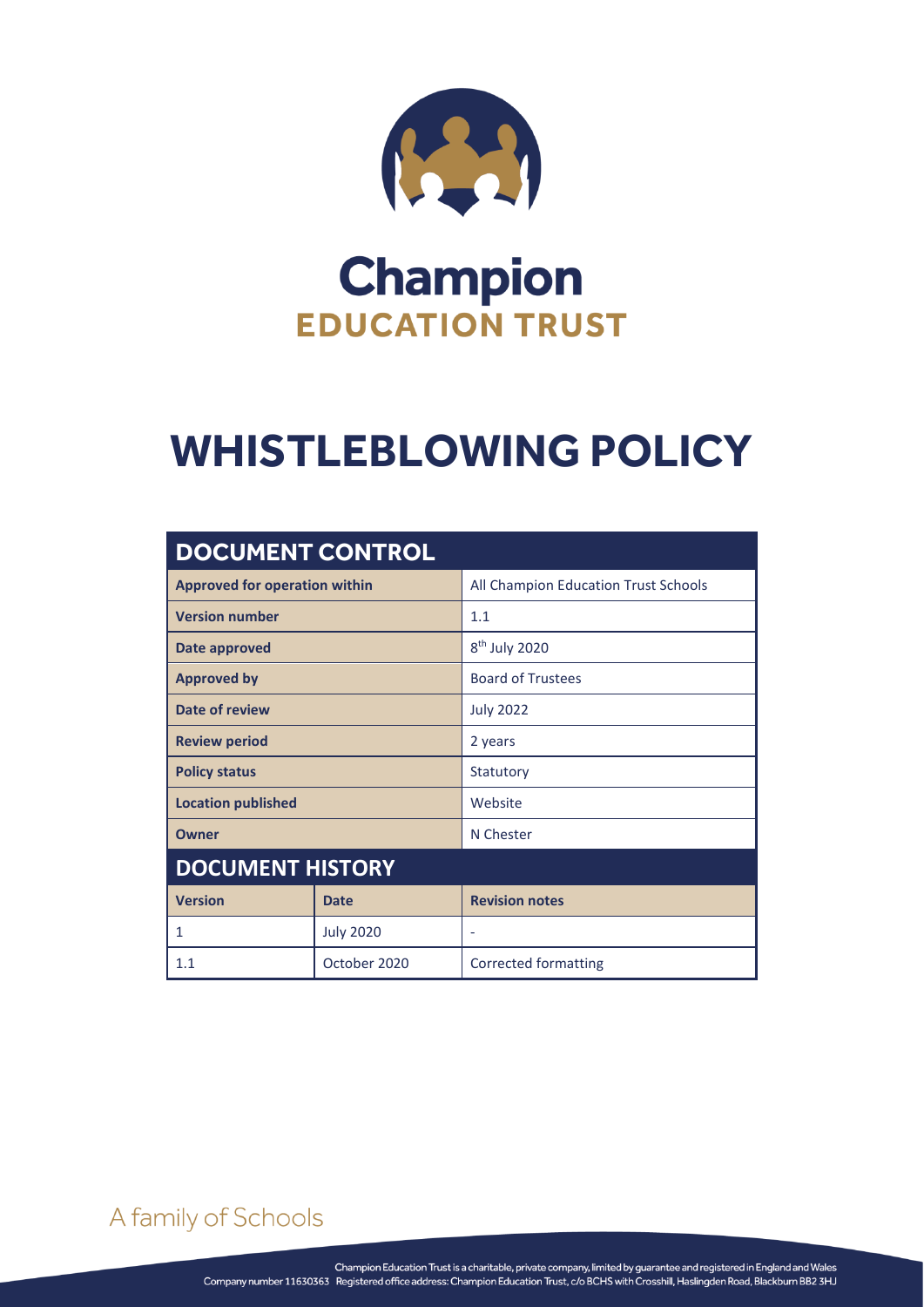## **WHISTLEBLOWING POLICY**

#### **CONTENTS**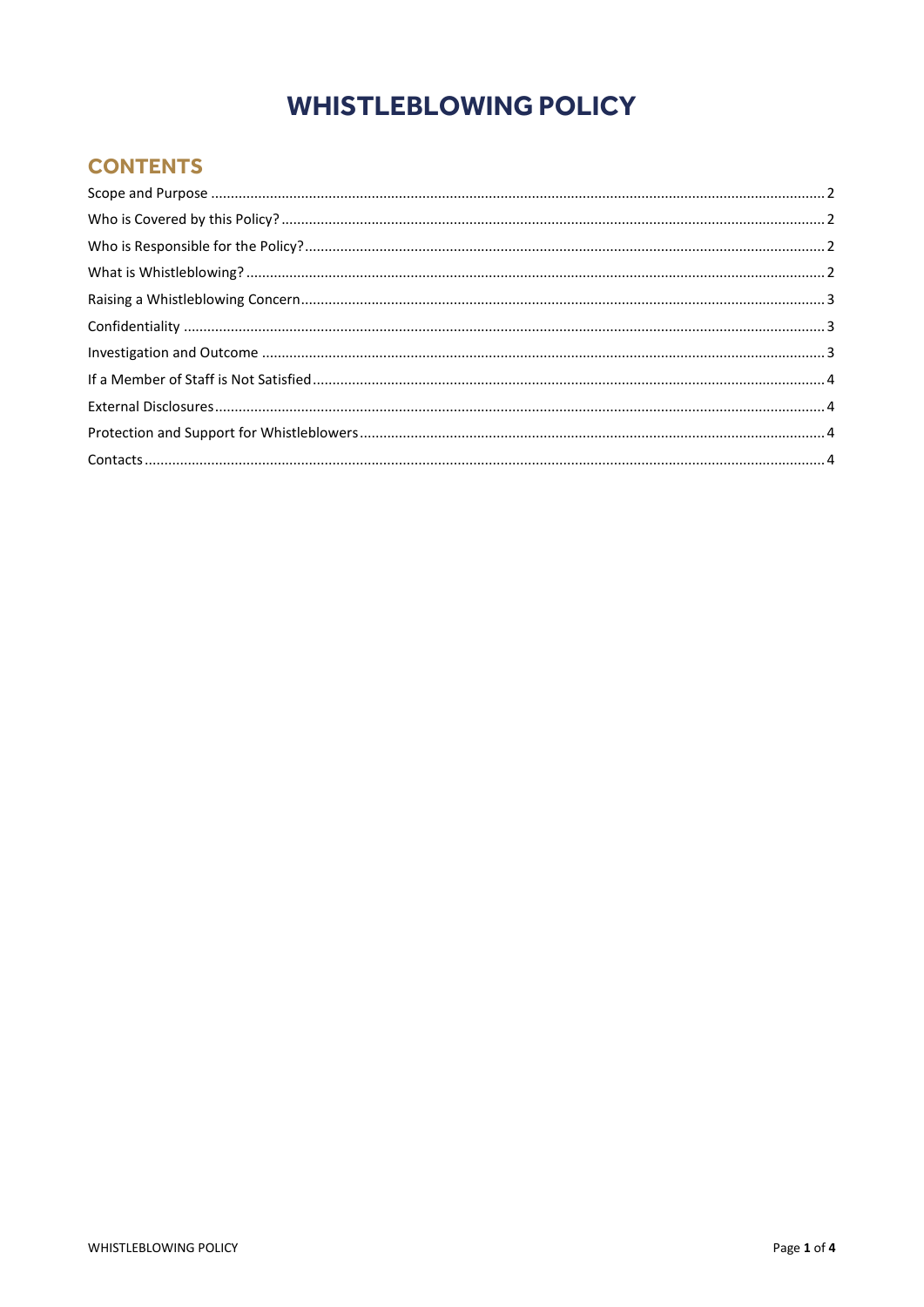### **WHISTLEBLOWING POLICY**

#### <span id="page-2-0"></span>**SCOPE AND PURPOSE**

Champion Education Trust ("the Trust") is committed to conducting itself with honesty and integrity, and it expects all staff to maintain high standards. However, all organisations face the risk of things going wrong from time to time, or of unknowingly harbouring illegal or unethical conduct. A culture of openness and accountability is essential in order to prevent such situations occurring or to address them when they do occur.

The aims of this policy are:

- To encourage staff to report suspected wrongdoing as soon as possible, in the knowledge that their concerns will be taken seriously and investigated as appropriate, and that their confidentiality will be respected;
- To provide staff with guidance as to how to raise those concerns; and
- To reassure staff that they should be able to raise genuine concerns in good faith without fear of reprisals, even if they turn out to be mistaken.

This policy does not form part of any employee's contract of employment and it may be amended at any time.

In this policy references to personnel/bodies are to the personnel/bodies present within the Academy at which the particular member of staff reading or exercising the policy is engaged

#### <span id="page-2-1"></span>**WHO IS COVERED BY THIS POLICY?**

This policy applies to all individuals working at all levels of the Trust, including officers, directors, employees, consultants, contractors, trainees, homeworkers, part-time and fixed-term workers, casual and agency staff and volunteers (collectively referred to as staff in this policy).

#### <span id="page-2-2"></span>**WHO IS RESPONSIBLE FOR THE POLICY?**

The Trust has overall responsibility for this policy, and for reviewing the effectiveness of actions taken in response to concerns raised under this policy.

The Finance and Operations Leader has day-to-day operational responsibility for this policy, and must ensure that all managers and other staff who may deal with concerns or investigations under this policy receive regular and appropriate training.

All staff are responsible for the success of this policy and should ensure that they use it to disclose any suspected danger or wrongdoing.

#### <span id="page-2-3"></span>**WHAT IS WHISTLEBLOWING?**

Whistleblowing is the disclosure of information which relates to suspected wrongdoing or dangers at work. This may include:

- **•** Criminal activity
- Miscarriages of justice
- Danger to health and safety
- Damage to the environment
- Failure to comply with any legal or professional obligation or regulatory requirements
- Bribery
- **•** Financial fraud or mismanagement
- Negligence
- Breach of the Trust's internal policies and procedures
- Conduct likely to damage the Trust's reputation
- Unauthorised disclosure of confidential information
- Concerns about the harm or risk of harm to children
- The deliberate concealment of any of the above matters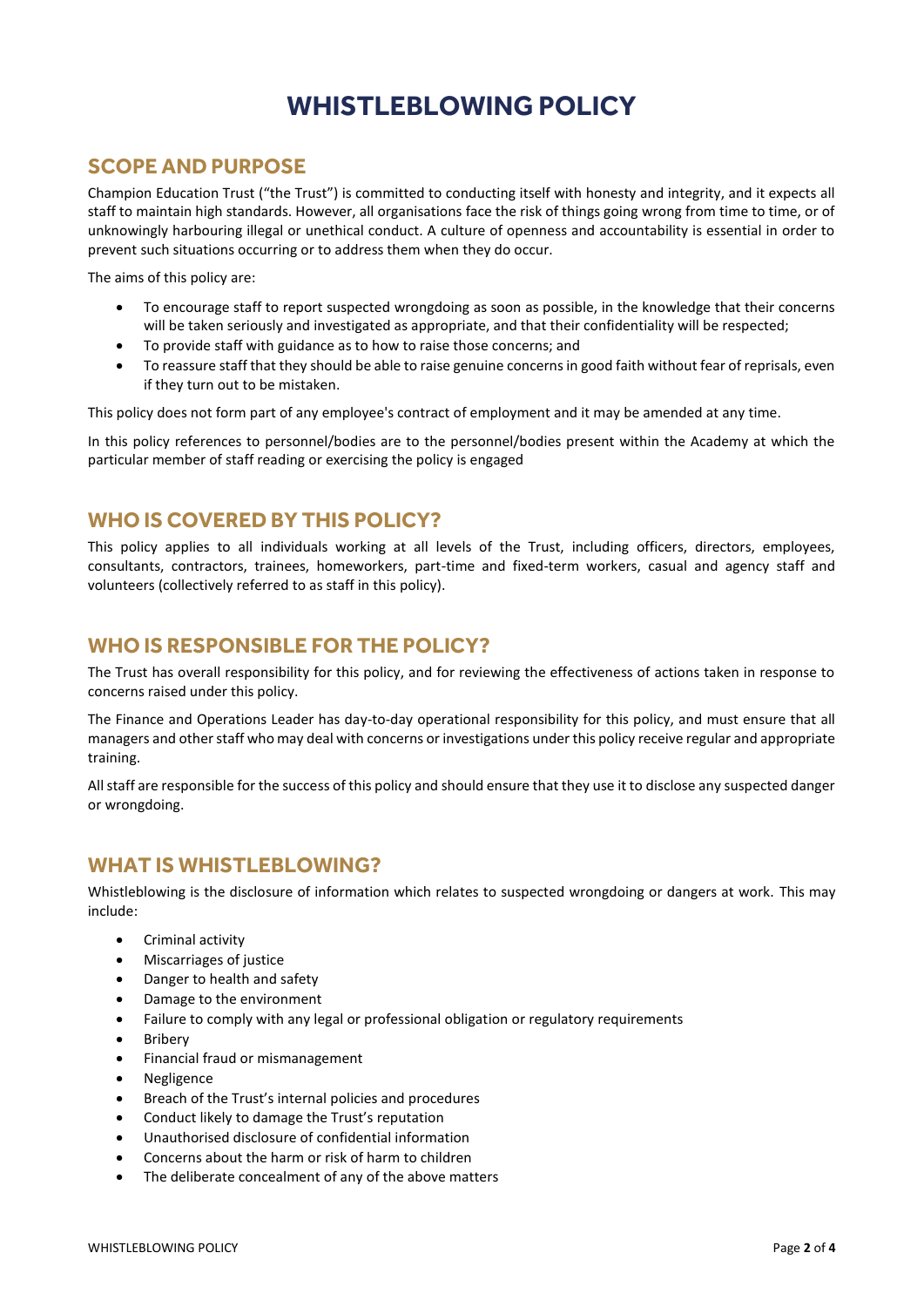A whistleblower is a person who raises a genuine concern relating to any of the above. If a member of staff has any genuine concerns related to suspected wrongdoing or danger affecting any of the Trust's activities (a whistleblowing concern) they should report it under this policy.

This policy should not be used for complaints relating to a member of staff's own personal circumstances, such as the way they have been treated at work. In those cases the member of staff should use the Trust's Grievance Procedure as appropriate.

If a member of staff is uncertain whether something is within the scope of this policy they should seek advice from the Whistleblowing Officer, whose contact details are at the end of this policy.

#### <span id="page-3-0"></span>**RAISING A WHISTLEBLOWING CONCERN**

The Trust hopes that in many cases staff will be able to raise any concerns with their line manager, the Senior Leadership Team or Headteacher. A member of staff may tell them in person or put the matter in writing if they prefer. They may be able to agree a way of resolving the member of staff's concern quickly and effectively. In some cases they may refer the matter to the Whistleblowing Officer.

However, where the matter is more serious, or the member of staff feels that their line manager, the Senior Leadership Team or the Headteacher has not addressed the concern, or they prefer not to raise it with them for any reason, they should contact the Whistleblowing Officer. Contact details are set out at the end of this policy.

#### <span id="page-3-1"></span>**CONFIDENTIALITY**

The Trust hopes that staff will feel able to voice whistleblowing concerns openly under this policy. However, if a member of staff wants to raise a concern confidentially, the Trust will make every effort to keep their identity secret. If it is necessary for anyone investigating the concern to know the member of staff's identity, the Trust will discuss this with them.

The Trust does not encourage staff to make disclosures anonymously. Proper investigation may be more difficult or impossible if it cannot obtain further information from the member of staff raising the concern. It is also more difficult to establish whether any allegations are credible. Whistleblowers who are concerned about possible reprisals if their identity is revealed should come forward to the Whistleblowing Officer and appropriate measures can then be taken to preserve confidentiality. If a member of staff is in any doubt they can seek advice from Public Concern at Work, the independent whistleblowing charity, who offer a confidential helpline. Their contact details are at the end of this policy.

#### <span id="page-3-2"></span>**INVESTIGATION AND OUTCOME**

Once a member of staff has raised a concern, the Trust will arrange a meeting with them as soon as possible to discuss their concern. A member of staff may bring a colleague or union representative to any meetings under this policy. The companion must respect the confidentiality of the disclosure and any subsequent investigation.

The Trust will take down a written summary of the member of staff's concern and provide them with a copy after the meeting. The Trust will also aim to provide an indication of how it proposes to deal with the matter.

The Trust will carry out an initial assessment to determine the scope of any investigation. The Trust will inform the member of staff of the outcome of its assessment. The member of staff may be required to attend additional meetings in order to provide further information.

In some cases the Trust may appoint an investigator or team of investigators including staff with relevant experience of investigations or specialist knowledge of the subject matter. The investigator(s) may make recommendations for change to enable the Trust to minimise the risk of future wrongdoing.

The Trust will aim to keep the member of staff who raised the concern informed of the progress of the investigation and its likely timescale. However, sometimes the need for confidentiality may prevent the Trust giving the member of staff specific details of the investigation or any disciplinary action taken as a result. Any information about the investigation should be treated as confidential.

If the Trust concludes that a whistleblower has made false allegations maliciously or with a view to personal gain, the whistleblower will be subject to disciplinary action.